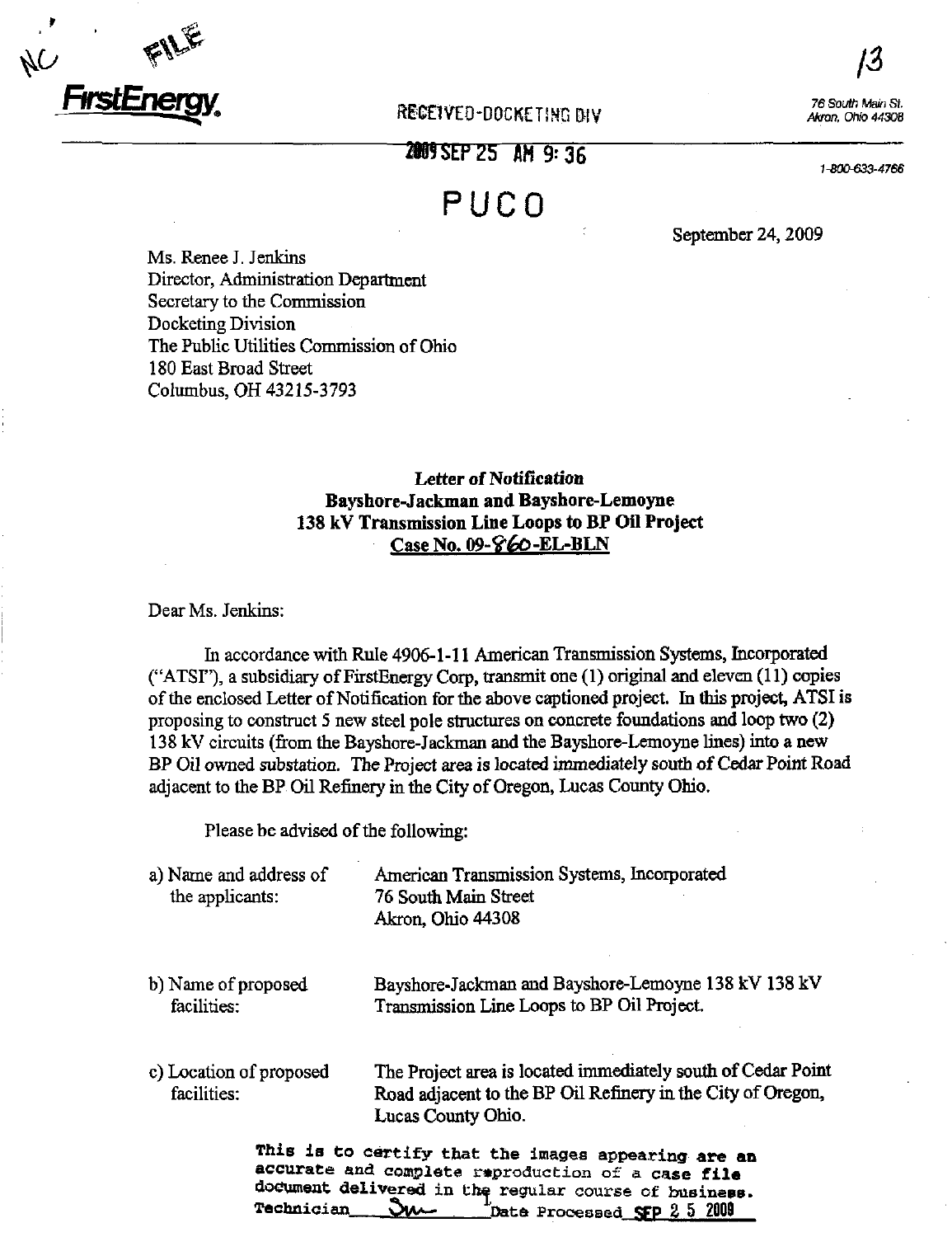Ms. Renee J. Jenkins/ Docketing August 21, 2009

d) Description of proposed facilities: The Project involves constructing 5 new steel pole structures on concrete foundations and looping the Bayshore-Lemoyne 138 kV circuit and the Bayshore-Jackman 138 kV circuit into a new customer owned substation.

e) Applicant's representative: Scott M, Humphrys, Associate Distribution Speciahst Energy Dehvery Technical Services FirstEnergy Service Company 76 South Main Street Akron, OH 44308-1890

After docketing this filing, please return one time-stamped copy of the Letter of Notification for our records to us in the enclosed envelope. We have provided a copy of the Letter of Notification by certified mail, with return receipt requested, to each official of the political subdivisions immediately affected by the proposed project as listed in the attached Exhibit 1. Copies of the transmittal letters addressed to the local government representatives of the City of Oregon and Lucas County are enclosed for your file.

Should the Ohio Power Siting Board desire fiuther information or discussion of this submittal, please contact me at (330) 384-2526.

Sincerely,

Scott M. Humphrys Associate Distribution Specialist Energy Delivery Technical Services FirstEnergy Service Company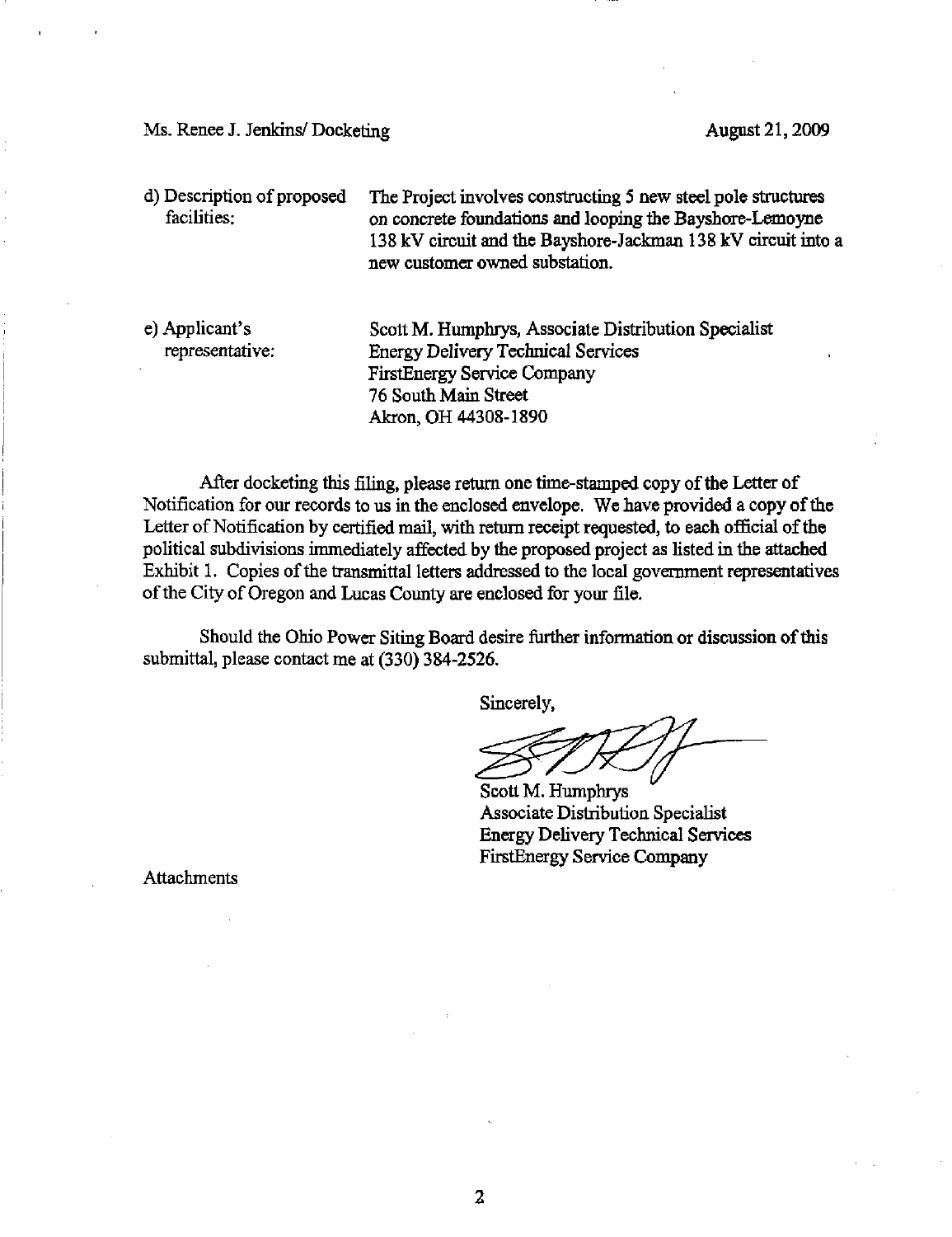#### EXHIBIT 1: OFFICIALS SERVED COPY OF LON Bayshore-Jackman and Bayshore-Lemoyne 138 kV Transmission Line Loop to BP Oil Project Case No. 09-<br>-EL-BLN

#### **Lucas County**

The Honorable Tina Skeldon Wozniak Lucas County Commissioner One Government Center Ste 800 Toledo, Ohio 43604

The Honorable Pete Gerken Lucas County Commissioner One Government Center Ste 800 Toledo, Ohio 43604

City of Oregon

The Honorable Marge Brown Mayor, City of Oregon 5330 Seaman Road Oregon, Ohio 43616

The Honorable Michael P. Sheehy President, City of Oregon City Council 5330 Seaman Road Oregon, Ohio 43616

Mr. Rodney Schultz, P.E. Deputy City Engineer, City of Oregon 5330 Seaman Road Oregon, Ohio 43616

The Honorable Ben Konop Lucas County Commissioner One Government Center Ste 800 Toledo, Ohio 43604

Mr. Keith G. Earley, P.E., P.S. Lucas County Engineer One Government Center Ste 800 Toledo, Ohio 43604

Ms. Tina M. Evans Clerk of Council, City of Oregon City Council 5330 Seaman Road Oregon, Ohio 43616

Mr. Paul Roman Public Service Director, City of Oregon 5330 Seaman Road Oregon, Ohio 43616

Mr. Ken Filipiak City Administrator, City of Oregon 5330 Seaman Road Oregon, Ohio 43616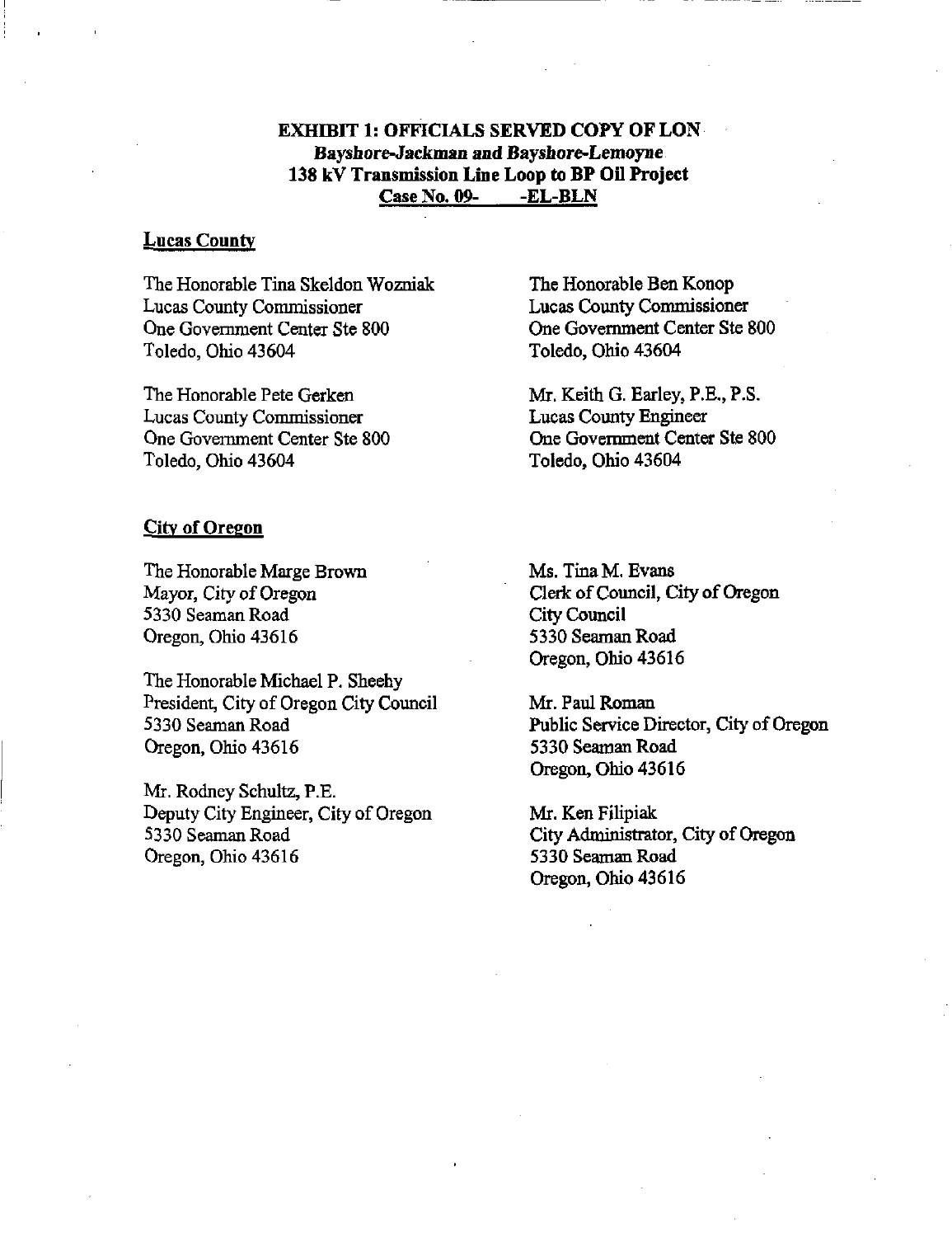

76 South Main St. Akron, Ohio 44308

1-800-633-4766

#### September 24,2009

The Honorable Tina Skeldon Wozniak Lucas County Commissioner One Government Center Ste 800 Toledo, Ohio 43604

## Letter of Notification Bayshore-Jackman and Bayshore-Lemoyne 138 kV Transmission Line Loops to BP Oil Project Case No. 09- -EL-BLN

Dear Ms. Wozniak,

In the above captioned project, American Transmission Systems, Inc. ("ATSF'), a subsidiary of FirstEnergy Corp., is proposing to construct 5 new steel pole structures on concrete foundations and loop two (2) 138 kV circuits (from the Bayshore-Jackman and the Bayshore-Lemoyne lines) into a new BP Oil owned substation. The Project area is located immediately south of Cedar Point Road adjacent to the BP Oil Refinery in the City of Oregon, Lucas County Ohio.

In accordance with the provisions of Ohio Administrative Code ("OAC") Rule 4906-1-01, this project falls within the Ohio Power Siting Board's requirements for a Letter of Notification ("LON"). Therefore, in compliance with OAC 4906-11-01 of the OPSB's Rules and Regulations, we have prepared and filed the attached LON with the OPSB for their review and approval. The LON contains a description of the project, and is provided for your information.

I will be happy to answer your questions concerning this matter. You can contact me at (330) 384-2526.

Sincerely,

Scott Humphrys Associate Distribution Specialist Energy Dehvery Technical Services FirstEnergy Service Company \*\*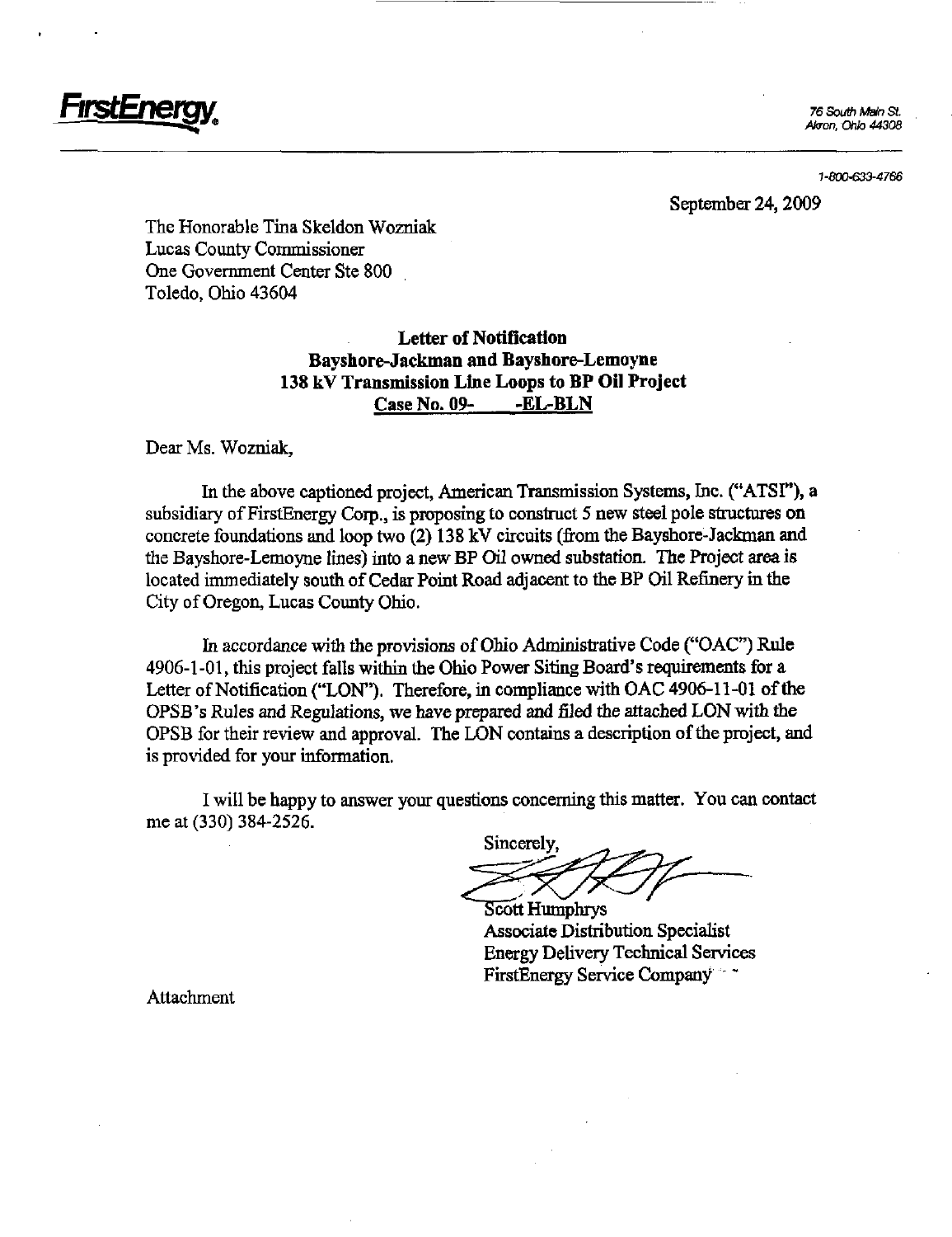

Akron, Ohio 4430B

1-800-633-4766

September 24,2009

The Honorable Pete Gerken Lucas County Commissioner One Government Center Ste 800 Toledo, Ohio 43604

## Letter of Notification Bayshore-Jackman and Bayshore-Lemoyne 138 kV Transmission Line Loops to BP Oil Project Case No. 09- -EL-BLN

#### Dear Mr. Gerken,

In the above captioned project, American Transmission Systems, Inc. ("ATSF'), a subsidiary of FirstEnergy Corp., is proposing to construct 5 new steel pole structures on concrete foundations and loop two (2) 138 kV circuits (from the Bayshore-Jackman and the Bayshore-Lemoyne lines) into a new customer owned substation. The Project area is located immediately south of Cedar Point Road adjacent to the BP Oil Refinery in the City of Oregon, Lucas County Ohio.

In accordance with the provisions of Ohio Administrative Code ("OAC") Rule 4906-1-01, this project falls within the Ohio Power Siting Board's requirements for a Letter of Notification ("LON"). Therefore, in compliance with OAC 4906-11-01 of the OPSB's Rules and Regulations, we have prepared and filed the attached LON with the OPSB for their review and approval. The LON contains a description of the project, and is provided for your information.

I will be happy to answer your questions concerning this matter. You can contact me at (330) 384-2526.

Sincerely,

Scott Humphrys Associate Distribution Specialist Energy Dehvery Technical Services FirstEnergy Service Company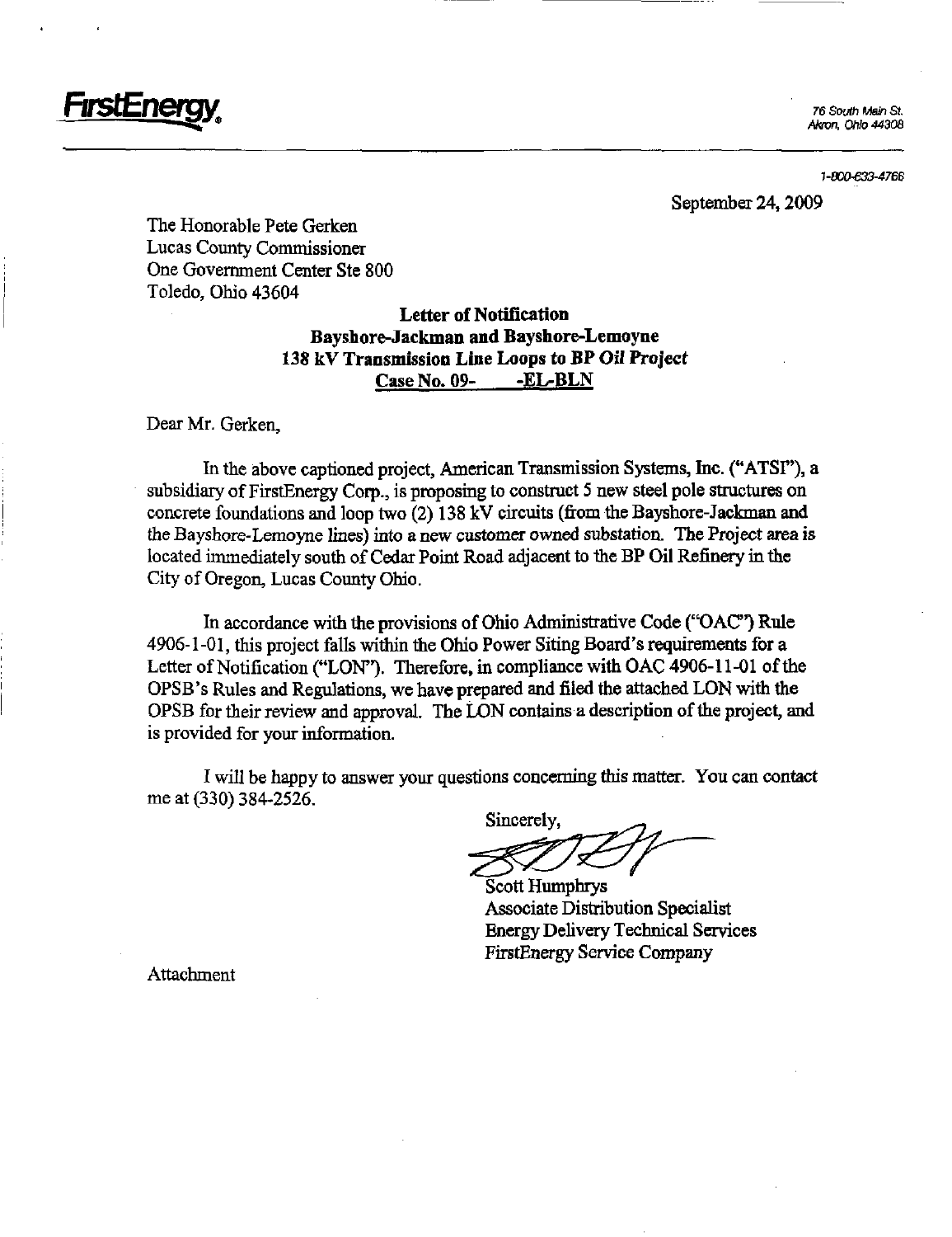

1-800-633-4766

September 24,2009

The Honorable Ben Konop Lucas County Commissioner One Government Center Ste 800 Toledo, Ohio 43604

## Letter of Notification Bayshore-Jackman and Bayshore-Lemoyne 138 kV Transmission Line Loops to BP Oil Project Case No. 09-<br>-EL-BLN

Dear Mr. Konop,

In the above captioned project, American Transmission Systems, Inc. ("ATSF'), a subsidiary of FirstEnergy Corp., is proposing to construct 5 new steel pole structures on concrete foundations and loop two (2) 138 kV circuits (from the Bayshore-Jackman and the Bayshore-Lemoyne lines) into a new customer owned substation. The Project area is located immediately south of Cedar Point Road adjacent to the BP Oil Refinery in the City of Oregon, Lucas County Ohio.

In accordance with the provisions of Ohio Administrative Code ("OAC") Rule 4906-1-01, this project falls within the Ohio Power Siting Board's requirements for a Letter of Notification ("LON"). Therefore, in comphance with OAC 4906-11-01 of the OPSB's Rules and Regulations, we have prepared and filed the attached LON with the OPSB for their review and approval. The LON contains a description of the project, and is provided for your information.

I will be happy to answer your questions concerning this matter. You can contact me at (330) 384-2526.

Sincerely,

Scott Humphrys Associate Distribution Specialist Energy Dehvery Technical Services FirstEnergy Service Company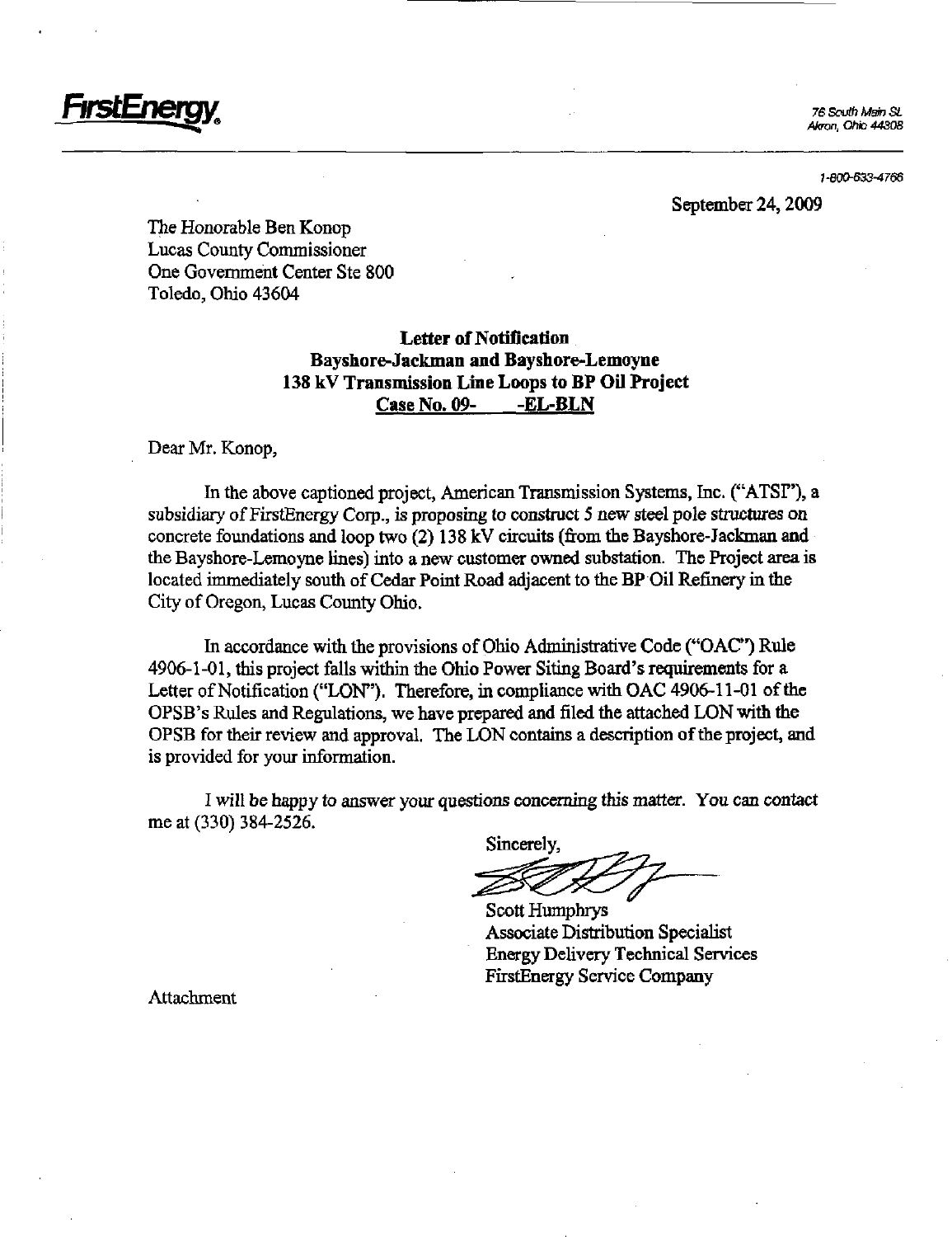

1-800-633-4766

September 24, 2009

Mr. Keith G. Earley, P.E., P.S. Lucas County Engineer One Government Center Ste 800 Toledo, Ohio 43604

## Letter of Notification Bayshore-Jackman and Bayshore-Lemoyne 138 kV Transmission Line Loops to BP Oil Project Case No. 09-<br>-EL-BLN

Dear Mr. Earley,

In the above captioned project, American Transmission Systems, Inc. ("ATSF\*), a subsidiary of FirstEnergy Corp., is proposing to construct 5 new steel pole structures on concrete foundations and loop two (2) 138 kV circuits (from the Bayshore-Jackman and the Bayshore-Lemoyne lines) into a new customer owned substation. The Project area is located immediately south of Cedar Point Road adjacent to the BP Oil Refinery in the City of Oregon, Lucas County Ohio.

In accordance with the provisions of Ohio Administrative Code ("OAC\*\*) Rule 4906-1-01, this project falls within the Ohio Power Siting Board's requirements for a Letter of Notification ("LON"). Therefore, in compliance with OAC 4906-11-01 of the OPSB's Rules and Regulations, we have prepared and filed the attached LON with the OPSB for their review and approval. The LON contains a description of the project, and is provided for your information.

I will be happy to answer your questions concerning this matter. You can contact me at (330) 384-2526.

Sincerely,

**Scott Humphrys** Associate Distribution Specialist Energy Delivery Technical Services FirstEnergy Service Company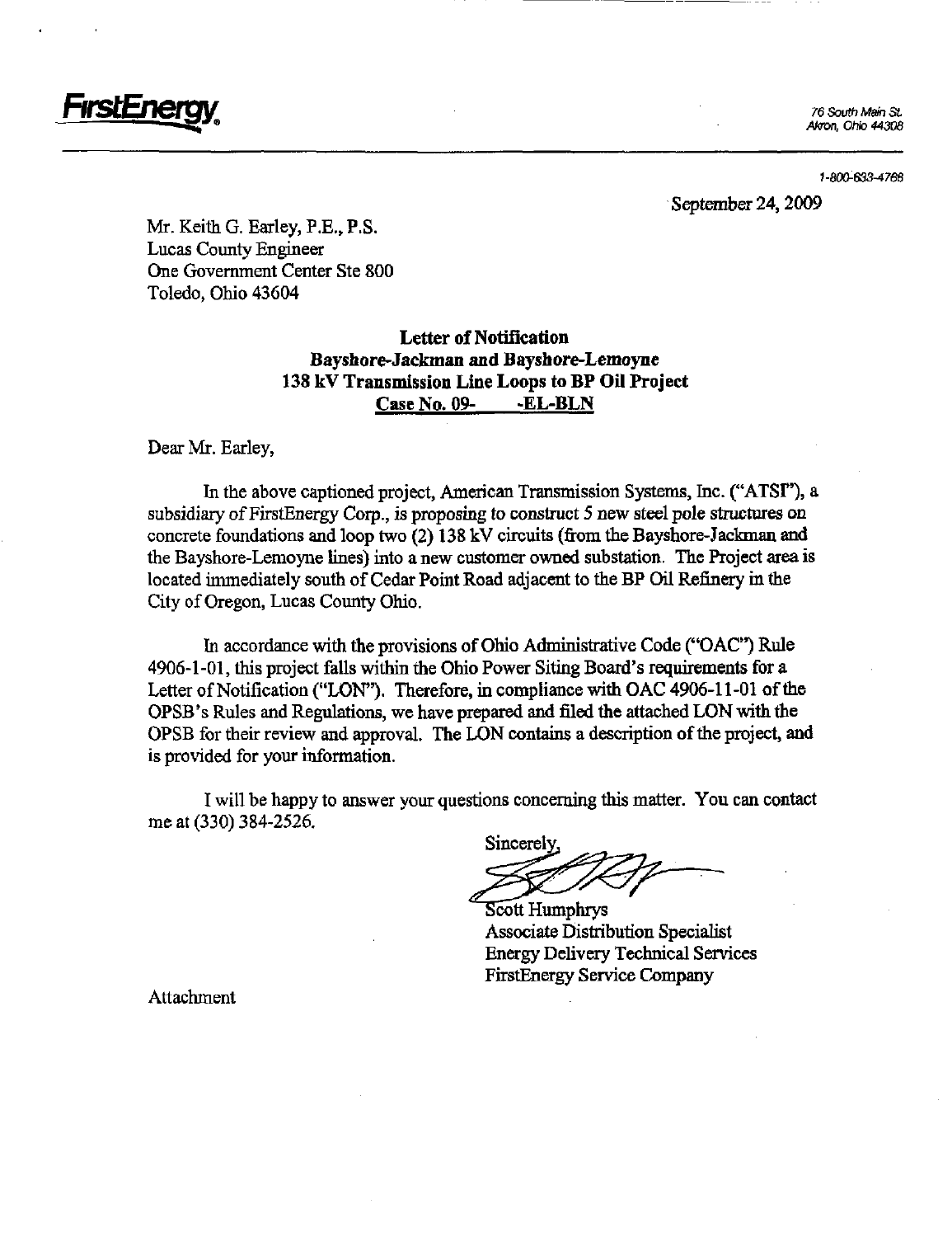76 South Main St. Akron, Ohio 44308

1-800-633-4766

#### September 24, 2009

The Honorable Marge Brown Mayor, City of Oregon 5330 Seaman Road Oregon, Ohio 43616

## Letter of Notification Bayshore-Jackman and Bayshore-Lemoyne 138 kV Transmission Line Loops to BP Oil Project Case No. 09- -EL-BLN

Dear Ms. Brown,

In the above captioned project, American Transmission Systems, Inc. ("ATSF'), a subsidiary of FirstEnergy Corp., is proposing to construct 5 new steel pole structures on concrete foundations and loop two (2) 138 kV circuits (from the Bayshore-Jackman and the Bayshore-Lemoyne lines) into a new customer owned substation. The Project area is located immediately south of Cedar Point Road adjacent to the BP Oil Refinery in the City of Oregon, Lucas County Ohio.

In accordance with the provisions of Ohio Administrative Code ("OAC") Rule 4906-1-01, this project falls within the Ohio Power Siting Board's requirements for a Letter of Notification ("LON"). Therefore, in compliance with OAC 4906-11-01 of the OPSB's Rules and Regulations, we have prepared and filed the attached LON with the OPSB for their review and approval. The LON contains a description of the project, and is provided for your information.

I will be happy to answer your questions concerning this matter. You can contact me at (330) 384-2526.

Sincerely,

Scott Humphrys Associate Distribution Specialist Energy Delivery Technical Services FirstEnergy Service Company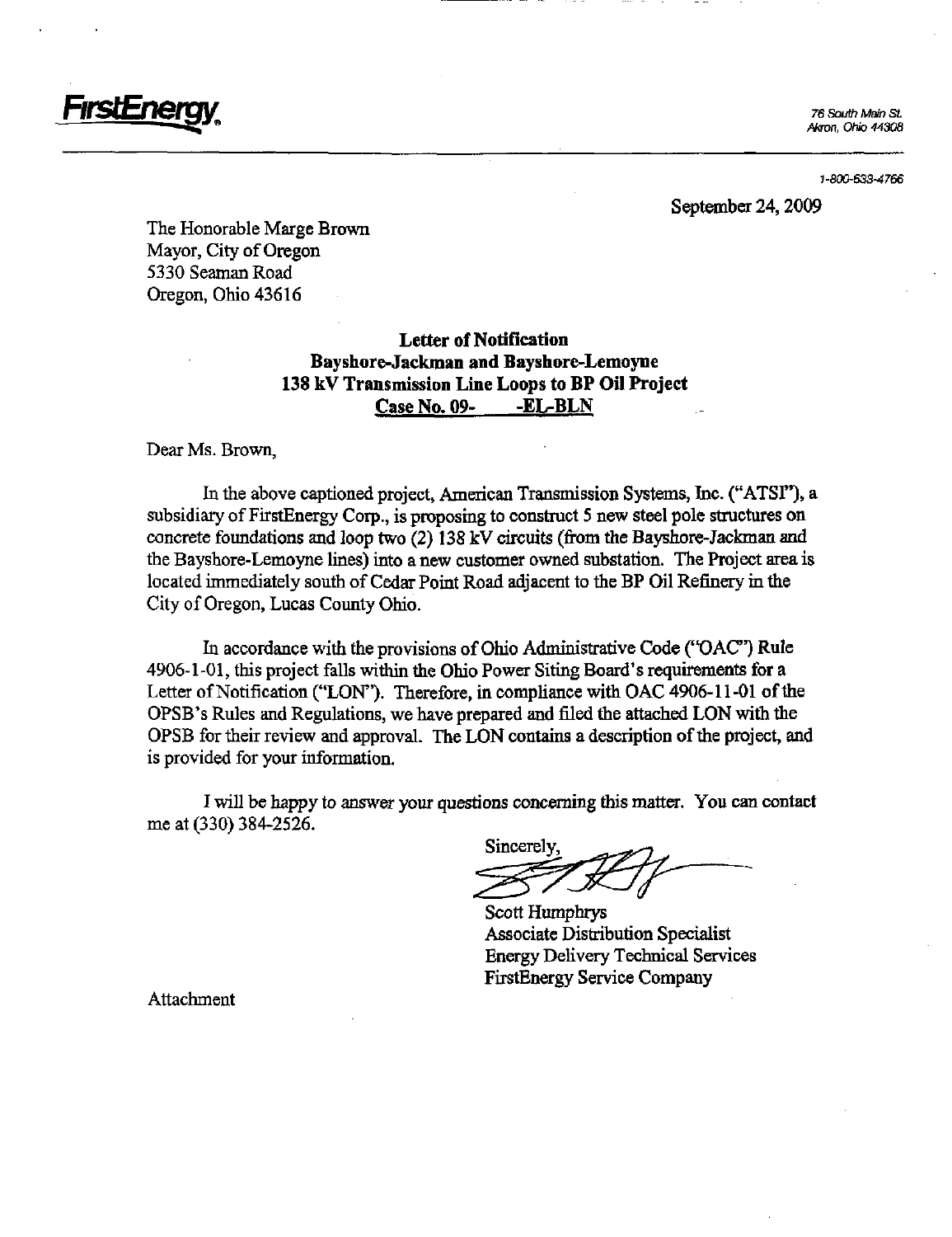

1-800-633-4766

September 24,2009

The Honorable Michael P. Sheehy President, City of Oregon City Council 5330 Seaman Road Oregon, Ohio 43616

## Letter of Notification Bayshore-Jackman and Bayshore-Lemoyne 138 kV Transmission Line Loops to BP Oil Project Case No. 09- -EL-BLN

Dear Mr. Sheehy,

In the above captioned project, American Transmission Systems, Inc. ("ATSF'), a subsidiary of FirstEnergy Corp., is proposing to construct 5 new steel pole structures on concrete foundations and loop two (2) 138 kV circuits (from the Bayshore-Jackman and the Bayshore-Lemoyne lines) into a new customer owned substation. The Project area is located immediately south of Cedar Point Road adjacent to the BP Oil Refinery in the City of Oregon, Lucas County Ohio.

In accordance with the provisions of Ohio Administrative Code ("OAC") Rule 4906-1-01, this project falls within the Ohio Power Siting Board's requirements for a Letter of Notification ("LON"). Therefore, in compliance with OAC 4906-11-01 of the OPSB's Rules and Regulations, we have prepared and filed the attached LON with the OPSB for their review and approval. The LON contains a description of the project, and is provided for your information.

I will be happy to answer your questions concerning this matter. You can contact me at (330) 384-2526.

Sincerely,

Scott Humphrys Associate Distribution Specialist Energy Dehvery Technical Services FirstEnergy Service Company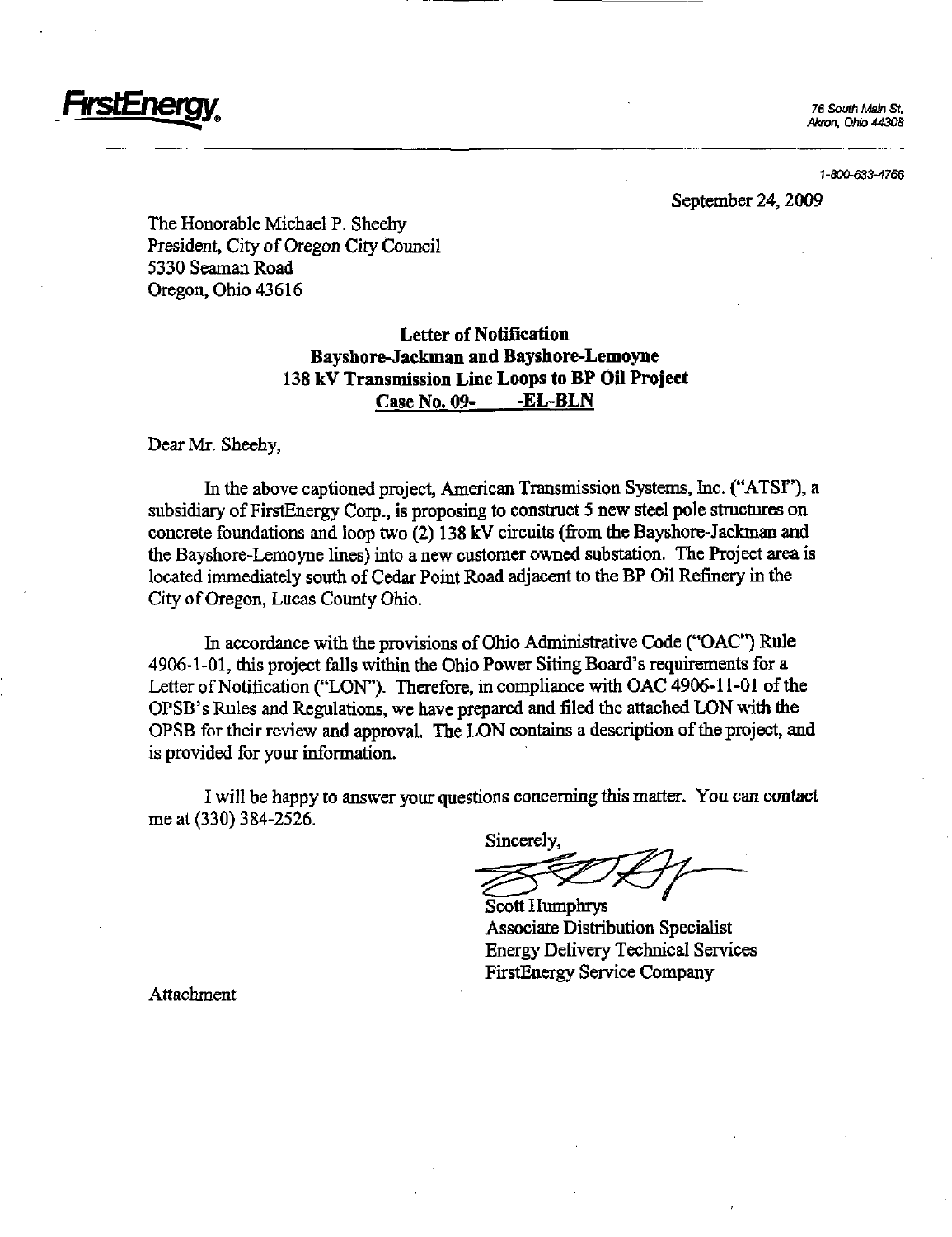

76 South Main SL Akron, Ohio 44308

1-800-633-4766

September 24,2009

Mr. Rodney Schultz, P.E. Deputy City Engineer, City of Oregon 5330 Seaman Road Oregon, Ohio 43616

> Letter of Notification Bayshore-Jackman and Bayshore-Lemoyne 138 kV Transmission Line Loops to BP Oil Project Case No. 09- -EL-BLN

Dear Mr. Shultz,

In the above captioned project, American Transmission Systems, Inc. ("ATSF\*), a subsidiary of FirstEnergy Corp., is proposing to construct 5 new steel pole structures on concrete foundations and loop two  $(2)$  138 kV circuits (from the Bayshore-Jackman and the Bayshore-Lemoyne lines) into a new customer owned substation. The Project area is located immediately south of Cedar Point Road adjacent to the BP Oil Refinery in the City of Oregon, Lucas County Ohio.

In accordance with the provisions of Ohio Administrative Code ("OAC") Rule 4906-1-01, this project falls within the Ohio Power Siting Board's requirements for a Letter of Notification ("LON"). Therefore, in compliance with OAC 4906-11-01 of the OPSB's Rules and Regulations, we have prepared and filed the attached LON with the OPSB for their review and approval. The LON contains a description of the project, and is provided for your information.

I will be happy to answer your questions concerning this matter. You can contact me at (330) 384-2526.

Sincerely,

Scott Humphrys Associate Distribution Speciahst Energy Delivery Technical Services FirstEnergy Service Company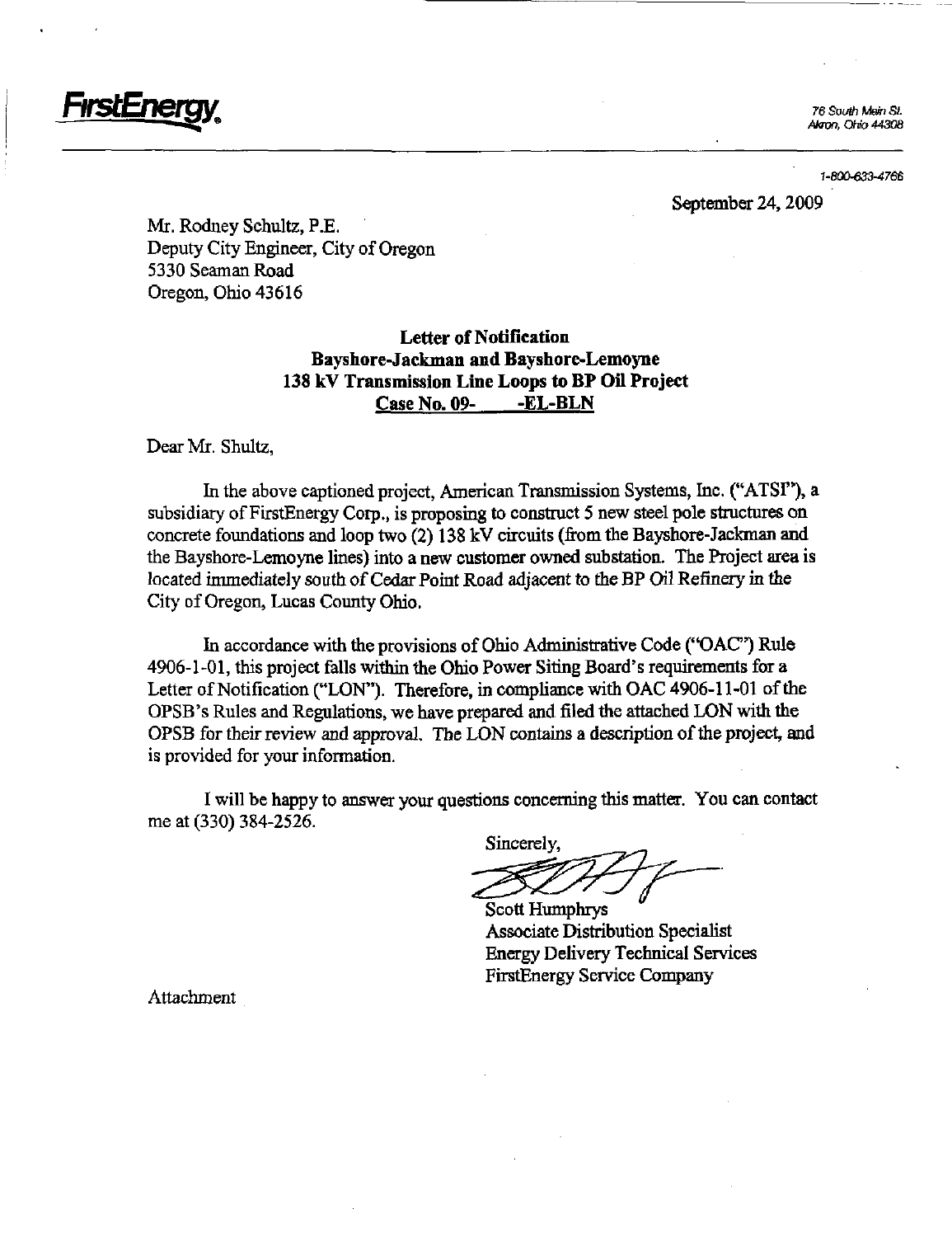

1-800-633-4766

#### September 24,2009

Ms. Tina M. Evans Clerk of Council, City of Oregon City Council 5330 Seaman Road Oregon, Ohio 43616

## Letter of Notification Bayshore-Jackman and Bayshore-Lemoyne 138 kV Transmission Line Loops to BP Oil Project Case No. 09- -EL-BLN

Dear Ms. Evans,

In the above captioned project, American Transmission Systems, Inc. ("ATSF'), a subsidiary of FirstEnergy Corp., is proposing to construct 5 new steel pole structures on concrete foundations and loop two (2) 138 kV circuits (from the Bayshore-Jackman and the Bayshore-Lemoyne lines) into a new customer owned substation. The Project area is located immediately south of Cedar Point Road adjacent to the BP Oil Refinery in the City of Oregon, Lucas County Ohio.

In accordance with the provisions of Ohio Administrative Code ("OAC") Rule 4906-1-01, this project falls within the Ohio Power Siting Board's requirements for a Letter of Notification ("LON"). Therefore, in comphance with OAC 4906-11-01 of the OPSB's Rules and Regulations, we have prepared and filed the attached LON with the OPSB for their review and approval. The LON contains a description of the project, and is provided for your information.

I will be happy to answer your questions concerning this matter. You can contact me at (330) 384-2526.

Sincerely.

Scott Humphrys Associate Distribution Specialist Energy Dehvery Technical Services FirstEnergy Service Company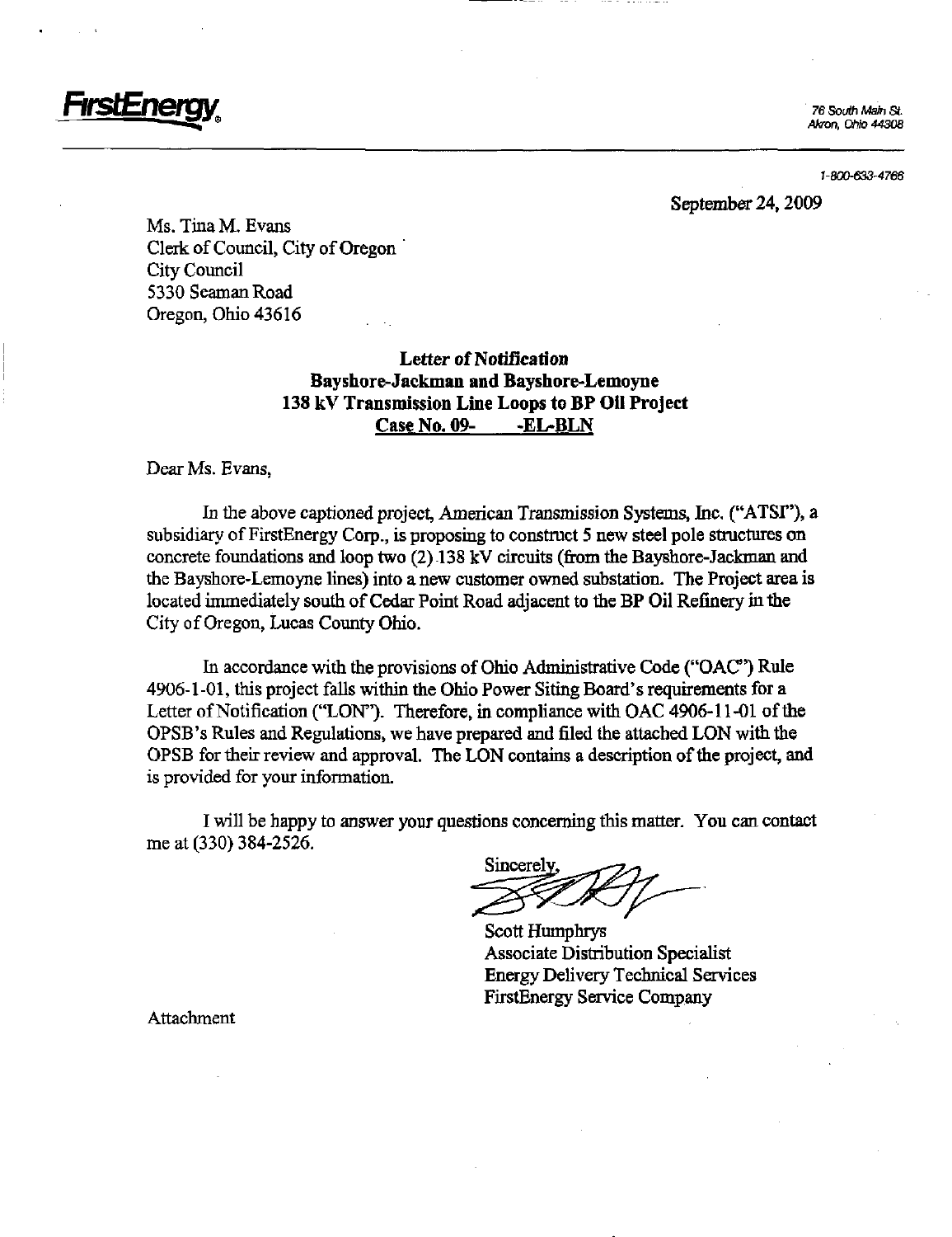

1-800-633-4766

#### September 24,2009

Mr. Paul Roman Public Service Director, City of Oregon 5330 Seaman Road Oregon, Ohio 43616

## Letter of Notification Bayshore-Jackman and Bayshore-Lemoyne 138 kV Transmission Line Loops to BP Oil Project Case No. 09- -EL-BLN

Dear Mr. Roman,

In the above captioned project, American Transmission Systems, Inc. ("ATSF\*), a subsidiary of FirstEnergy Corp., is proposing to construct 5 new steel pole structures on concrete foundations and loop two  $(2)$  138 kV circuits (from the Bayshore-Jackman and the Bayshore-Lemoyne lines) into a new customer owned substation. The Project area is located immediately south of Cedar Pomt Road adjacent to the BP Oil Refinery in the City of Oregon, Lucas County Ohio.

In accordance with the provisions of Ohio Administrative Code ("OAC") Rule 4906-1-01, this project falls within the Ohio Power Siting Board's requirements for a Letter of Notification ("LON"). Therefore, in compliance with OAC 4906-11-01 of tihe OPSB's Rules and Regulations, we have prepared and filed the attached LON with die OPSB for their review and approval. The LON contains a description of the project, and is provided for your information.

I will be happy to answer your questions concerning this matter. You can contact me at (330) 384-2526.

Sincerely,

S<del>cott</del> Humphrys Associate Distribution Specialist Energy Delivery Technical Services FirstEnergy Service Company